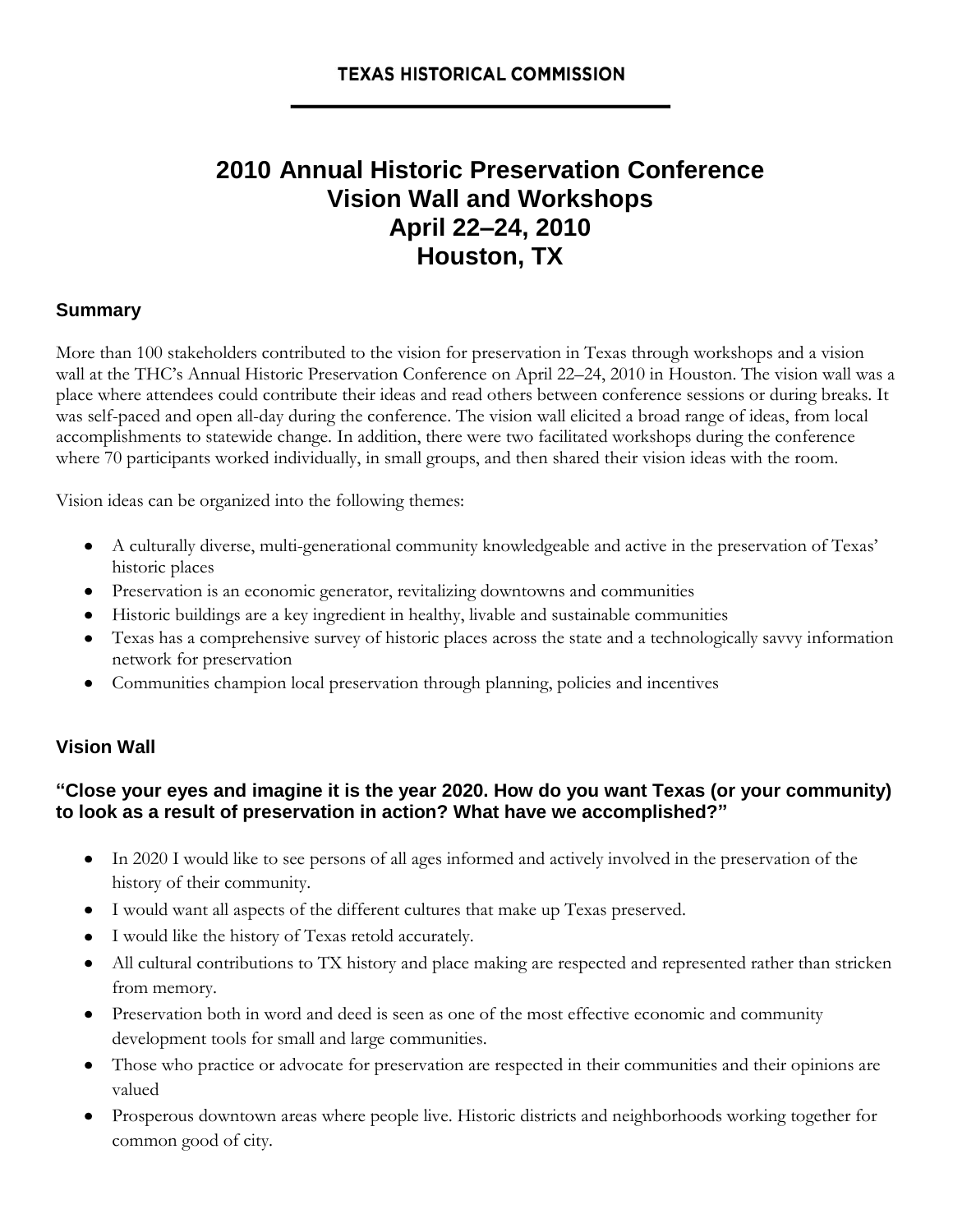- School districts utilizing local/regional treasures in curriculum development.
- In 2020, my community includes a dense, walk able, and bicycle friendly central city. Preserved historic buildings co-exist with architecturally interesting infill development. Protected green space surrounds the central city.
- Our professional preservation community is more efficient through use of technology—especially the Atlas and GIS that helps share knowledge and survey information.
- It's hard to make plans to preserve when you don't know what you have, so a statewide survey effort should be a first major step. By 2020 have 80% of the state surveyed.
- Organizations and individuals are better educated and more effective stewards of our heritage resources.
- Preservation of downtowns and "main streets" have revitalized our small towns and big city neighborhoods  $\bullet$ alike
- More support for basics: survey, Atlas, cooperation with other state agencies for mapping  $\bullet$
- Update the Atlas. Helpful tool but many improvements are necessary to be an effective tool
- A montage of buildings both new and restored. Smaller communities within the county will have adopted preservation friendly ordinances.
- My community has developed a thoughtful, inclusive process for evaluating what is significant (sites, homes, buildings, etc.). We have put the necessary resources into protecting and preserving those which are most significant. We have also developed a way to look at resources that are just becoming historic each year to see where they stand in the area of significance. We have in addition dedicated resources to maintaining these properties.
- I imagine every town and city in Texas having a "local preservation officer" who champions the quality and  $\bullet$ distinction of the history of that location. I also envision the preservationists of that community being aware of the opportunities to collaborate with others in their region.
- I envision the THC having more use of the internet and video conferencing to consult with the communities there by extending the agency reach because of great staff with limited travel time and limited budget
- $\bullet$ In 2020 Texans have much more confidence that historic preservation makes economic sense, so they are choosing historic houses when they buy, historic hotels when they travel and historic buildings for their businesses.
- The THC has been walking the talk, holding the annual conference in historic hotels/venues, and making their offices green. Please hold future conferences in downtowns and/or historic venues. How can we sell anyone on why they should conduct business in historic resources if the THC is choosing the cheap/easy chain hotel conference package over the creative reuse of historic hotels? We need you to lead by example, not cave in to the bottom line or profit motive.
- Missions Initiative—linking all Texas missions through interpretive brochures, trails, mutual preservation  $\bullet$ goals and strategies. Statewide archives initiative for inventorying, cataloging, digitizing, and properly storing these important records. Vision: Preserving Texas history through education and preservation but without ―recreating‖ history. Balanced plan of historic preservation for education and public outreach and economic development.
- Community partnering and participating in museums planning. Business that support my retirement years. Gonzales Centennial Museum restored.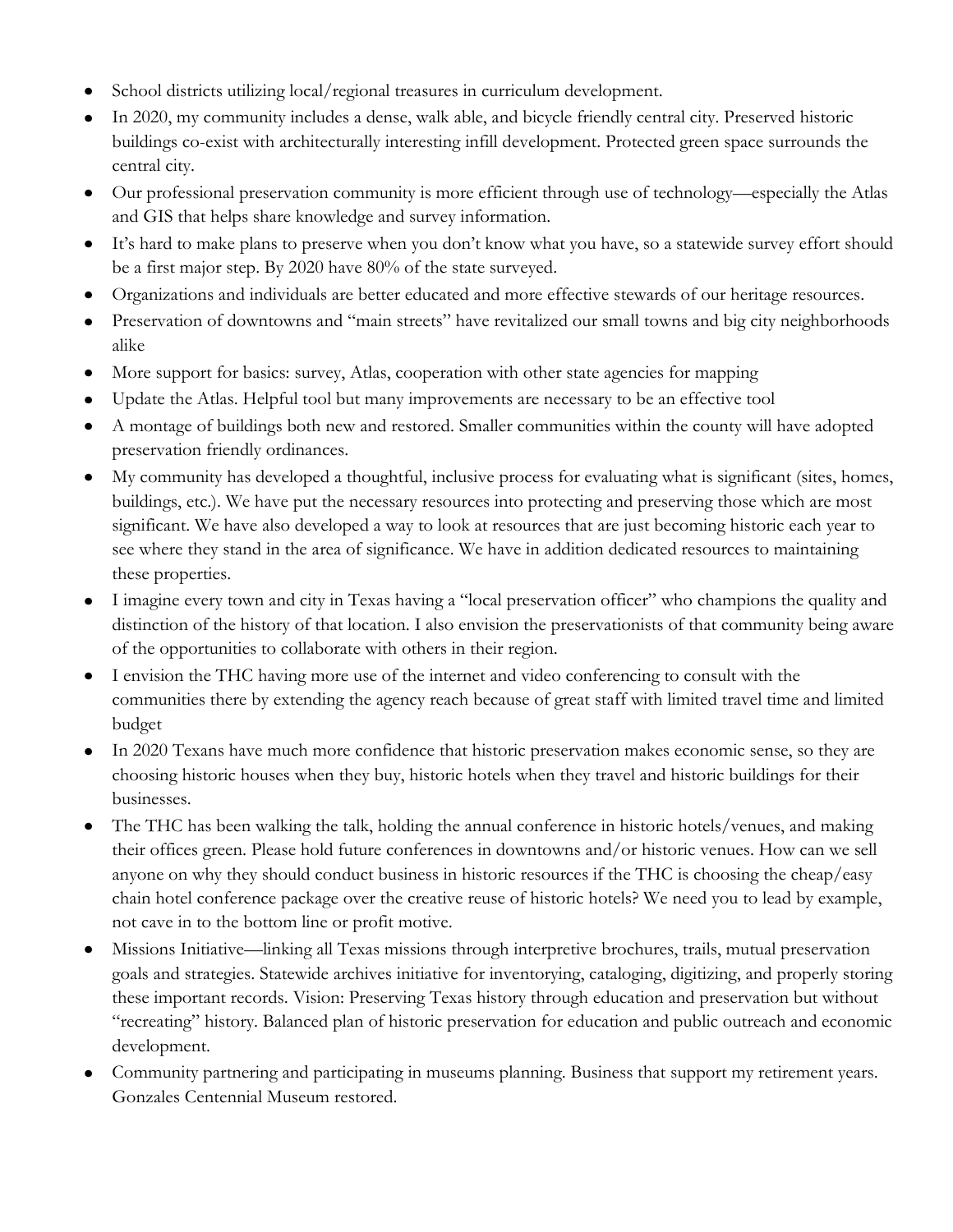- For San Antonio: green belt and parkway connection, S.C. resources of the San Antonio River basin, Bexar, Wilson, and perhaps Karnes County. More protection for rural landscape structures that are being swallowed up by urban sprawl. Metro area land development plans that emphasize minimizing development of current green spaces, economic aging multi-use development in bilingual areas and along transportation corridors.
- I would like to see all of the counties in the Hill country go through the THC VIP process. This process would not necessarily be the full program it is today, but a modified version that allows more communities to take part. I want to see everyone have preservation ordinances in place that are meaningful to their time and place, voted on, and agreed upon by a majority with provision for the changes that occur in administrations plans that are meant to withstand the test of time.
- Networking all of our museum resources together—open at the same hours. State and or local markers at  $\bullet$ the graves of our famous persons at our cemetery. Restore several of our historic houses and buildings—put into adoptive re-use
- There should be more of a concerted effort to save our modern architecture. The recent past is important too.
- I'd like to see more local communities utilizing more preservation programs (Main Street or CLG)
- We should focus on saving iconic buildings such as the Astrodome. Some are already safe, but we can't take them for granted
- There is a strong, influential preservation caucus that carries forward important legislation and successfully, continually passes HP budget items
- Preservationists are hot commodities because everyone wants us
- Our towns and cities are losing too much of what makes them unique. Our statewide preservation plan  $\bullet$ should emphasize maintaining community heritage so all of Texas isn't a continuous string of strip centers and Wal-marts
- Dellwood Park, site of the old hotel and mineral springs is refurbished. Lighted fountains with narratives of the history of the mineral springs and hotel and the old trolley route from the courthouse square to the now replaced manmade pond has become a site for civic and arts outside entertainments. In motion, the Galdo Invasions return inaugural event annually to their previous old camp ground here. A weeklong "pow wow" and celebration. Old Ft. Sherman had an historic marker and Titus, Franklin, Camp, Morris County have developed a partnership and shown in the revenues from their mutual history. Andrew Jackson Titus, Kendall Lewis, Henry Clay Thruston and Benjamin Gooch have become icons on the Forest Trail Heritage Tours
- Every state agency in Texas has a plan/program for addressing the needs of historic/cultural resources under their review and funded.
- There is a plan for implementing the statewide preservation of our next courthouse-type program (e.g. County jails, dance halls, stone ranch houses etc.)
- Continued restoration of business districts in Alpine/Marathon
- Broad expansion of cultural facilities at Mesquite Historical Park.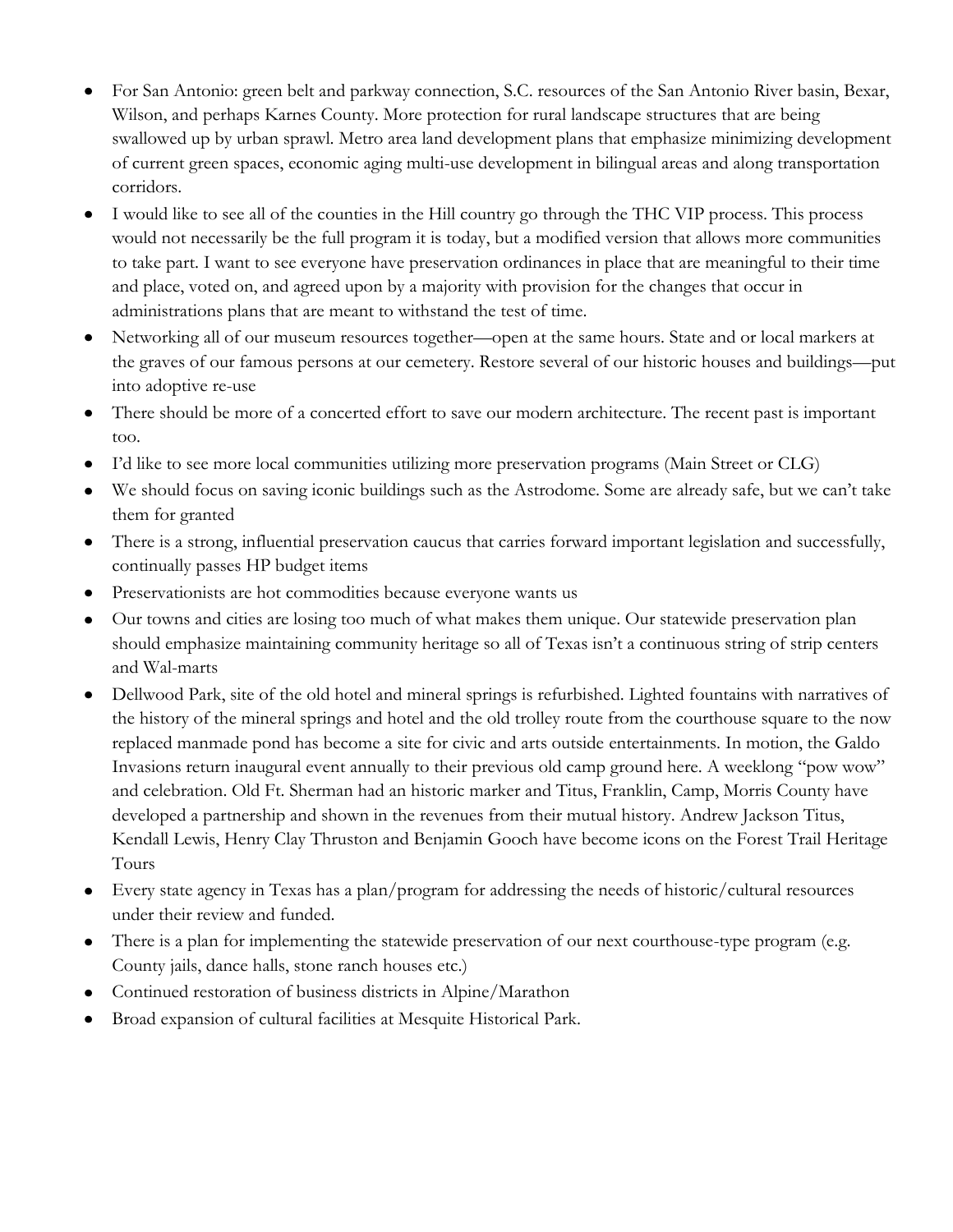## **Visioning Workshops**

Individually, in small groups, and then as a whole, participants brainstormed, discussed and refined their responses to a key question: "Close your eyes and imagine it is the year 2020. How do you want Texas (or your community) to look as a result of preservation in action? What have we accomplished?"

### **1:30pm Meeting: "Preservation struggle turns into fun"**

| Planning          | Sustainability          | <b>Heritage Tourism</b> | <b>Incentives</b>     | Preservation           | Transportation    | Collaboration     |
|-------------------|-------------------------|-------------------------|-----------------------|------------------------|-------------------|-------------------|
| More planning in  | Buried utility lines    | Maintain historic       | Incentives $(\$)$ for | Preserve buildings     | Consider historic | People play nice  |
| cities and        |                         | lakes                   | maintaining           | adaptive reuse         | transportation    |                   |
| communities       |                         |                         | neighborhoods         |                        |                   |                   |
| More green space  | Logical blending of     | Development of          | Awards to those       | Secondary buildings    | Consider historic | Better sharing    |
| preserved         | green technologies into | cultural and tourism    | who have made         | restored/rehabilitated | areas in          | through           |
|                   | renovation/preservation | facilities              | significant           |                        | transportation    | technology        |
|                   |                         |                         | contributions         |                        | planning          |                   |
| Tackle tough      | Green preservation      | History PR plan         | Limit teardowns       | Preserving             |                   | Local             |
| issues like rural | solutions               |                         |                       | cemeteries-RIP         |                   | networking and    |
| population loss   |                         |                         |                       | program takes off      |                   | cooperation-      |
|                   |                         |                         |                       |                        |                   | plans, venues,    |
|                   |                         |                         |                       |                        |                   | people, better    |
|                   |                         |                         |                       |                        |                   | sharing           |
| Broader           | Happy co-existence of   | More RTHL's             | Preserve living       | Maintain               |                   | Collective        |
| engagement        | old and new buildings   |                         | legends               | historic/public parks  |                   | passion replaces  |
| across            |                         |                         |                       |                        |                   | individual        |
| communities       |                         |                         |                       |                        |                   | passion           |
| Work with elected |                         | More stories            |                       | Restore the            |                   | Partnerships      |
| officials on all  |                         | preserved in more       |                       | downtown district      |                   | with colleges     |
| levels            |                         | towns                   |                       |                        |                   | and universities  |
| Update atlas with |                         | Interpretation of       |                       | Develop historic       |                   | Process models    |
| survey info       |                         | history for different   |                       | districts              |                   | developed for all |
|                   |                         | levels                  |                       |                        |                   | to use-less       |
|                   |                         |                         |                       |                        |                   | duplication,      |
|                   |                         |                         |                       |                        |                   | sharing           |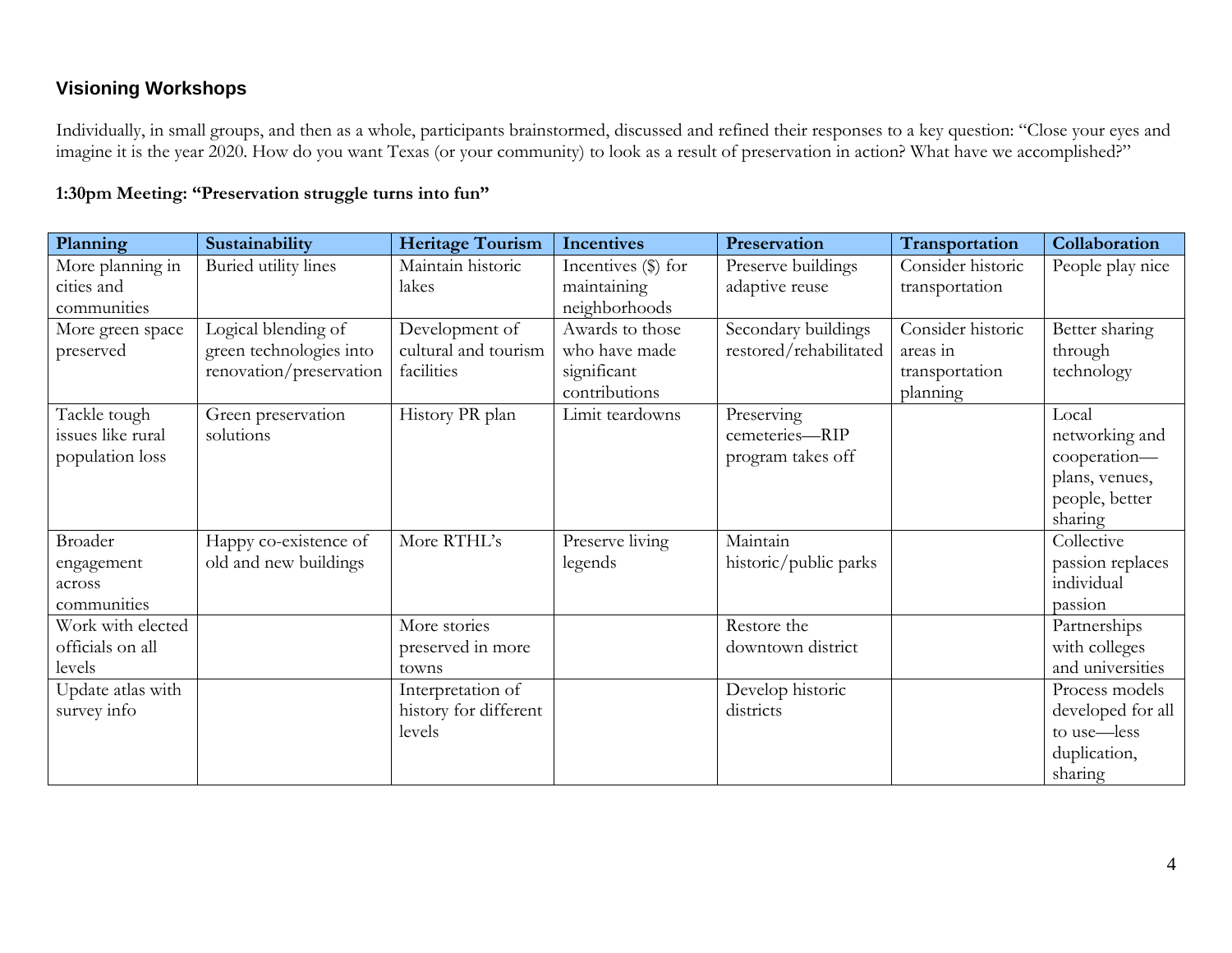| Thoughtful        | Expand scope of |  | Mediate respect |
|-------------------|-----------------|--|-----------------|
| inclusive process | historic tours  |  | for private     |
| for preservation  |                 |  | property rights |
| evaluation        |                 |  | with            |
|                   |                 |  | preservation    |
|                   |                 |  | initiatives     |
| More              |                 |  | Architectural   |
| preservation      |                 |  | profession      |
| ordinances in     |                 |  | becomes less    |
| place             |                 |  | egocentric      |
|                   |                 |  |                 |
|                   |                 |  |                 |
|                   |                 |  |                 |

**4pm Meeting: "Proud, clean, inviting, safe, lovely, colorful, joyful people saying hello in communities;" and "creative use of technology in all of the following categories:"**

| Education            | Heritage/Cultural   | Economic           | <b>THC</b>           | Resource-type   | Planning and       | Survey &           |
|----------------------|---------------------|--------------------|----------------------|-----------------|--------------------|--------------------|
|                      | <b>Diversity</b>    | Development        | <b>Effectiveness</b> | Preservation    | <b>Policies</b>    | Inventory          |
| Adult leadership,    | Public is aware of  | Marketing          | Adequately funded    | Cemeteries are  | County wide        | "Open spaces"-     |
| cultural diversity,  | cultural            | economic           | and enforced TX      | preserved and   | planning-county    | survey, ID         |
| pride=action, sense  | heritage/identity   | development        | historical           | designated      | calendar of events |                    |
| of place             |                     | strategy plan      | commission agenda    |                 |                    |                    |
| Relevant, engaging,  | All varied cultural | Reframe            | Follow-up for        | All courthouses | Planning and       | Comprehensive      |
| sustainable,         | contributions to    | "preservation" as  | programs like main   | restored        | prioritizing       | survey of historic |
| promotable           | Texas History are   | one of the most    | street and VIP       |                 | preservations as   | resources          |
|                      | recognized          | effective economic |                      |                 | community          |                    |
|                      |                     | and community      |                      |                 |                    |                    |
|                      |                     | development tools  |                      |                 |                    |                    |
| "hands on"           | Recognition of      |                    | THC information      |                 |                    | Provide support    |
| participation,       | heritage assets     |                    | is kept up-to-date   |                 |                    | (training and      |
| archeological field  | beyond the city     |                    | and disseminated     |                 |                    | funding) to enable |
| school, oral history | limits              |                    |                      |                 |                    | surveys            |
| project              |                     |                    |                      |                 |                    |                    |
| Authentic            | Better stakeholder  |                    |                      |                 | Small communities  |                    |